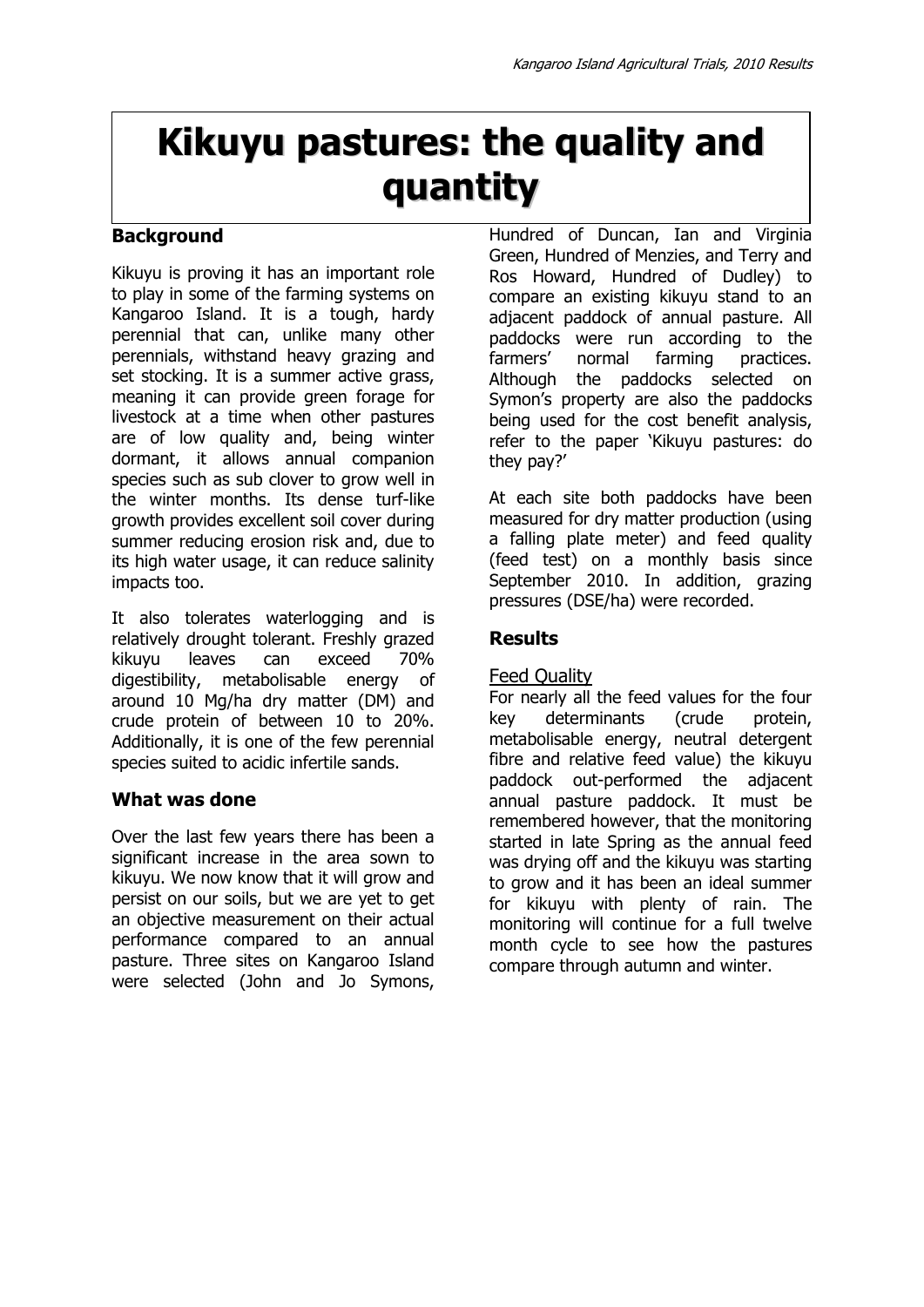

FIGURE 1 **Changes in metabolisable energy over time** 

The ideal range for lactating livestock is greater than 12 and greater than 8 for dry stock. All pastures decreased in value over time and by December all the annual pastures were less than ideal for all stock types whilst the kikuyu remained suitable for dry stock.

The fibre % for the annual pastures increased over time, as would be expected as the feed dried off, peaking at 80% by February. The kikuyu also increased but at a lesser rate, peaking at approximately 60% by February.



FIGURE 2 **Changes in relative feed value** 

Kikuyu pastures: the quality and quantity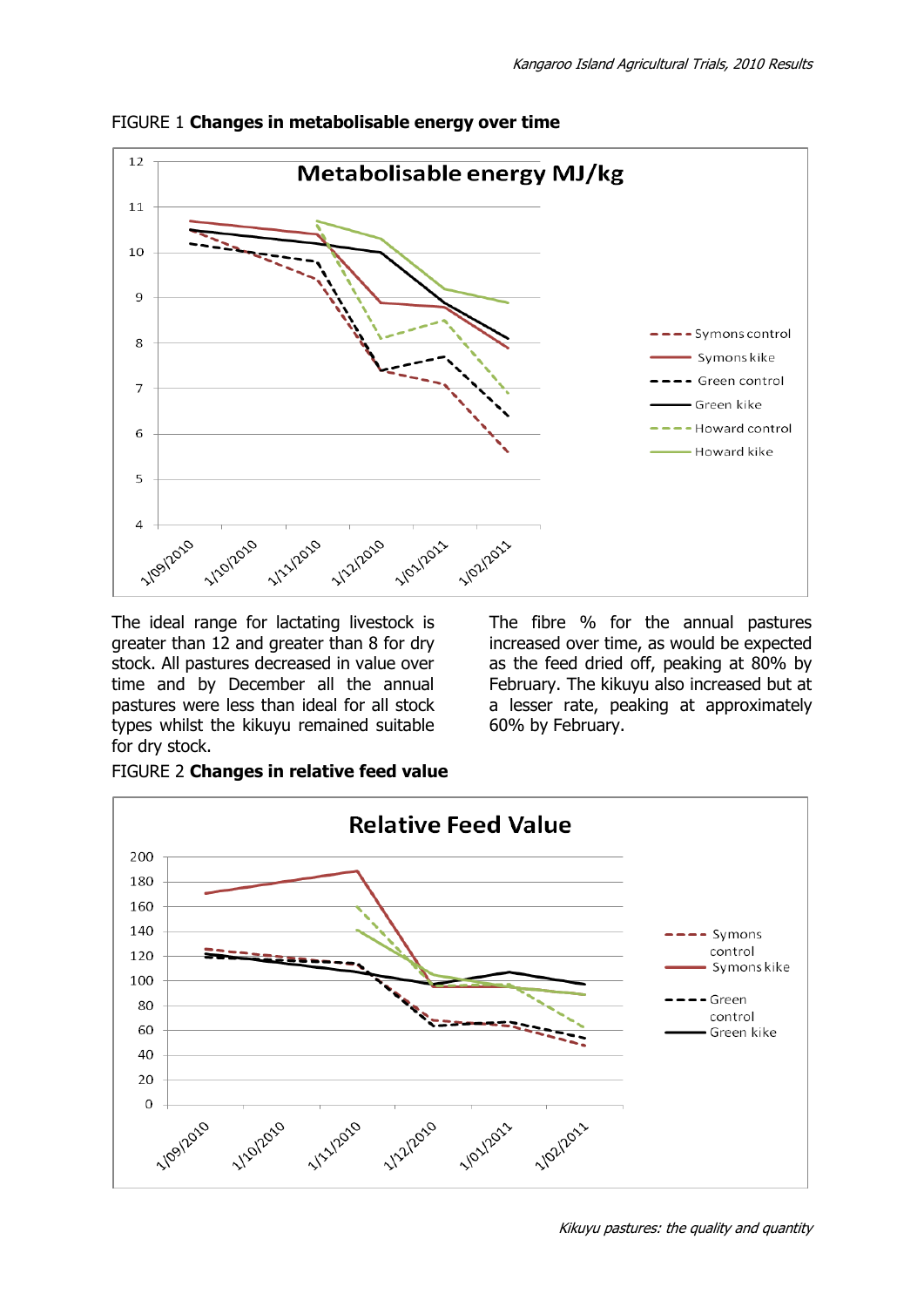100 is considered average for all stock types for relative feed value. Again all pastures decreased in value over time, with two kikuyu pastures (Symon's and Howard's) only just dipping below the average line in late summer. All the annual pastures were below average from December with Howard's holding its feed value until January.



FIGURE 3 **Changes in crude protein value** 

Again, similar trend lines with all pastures decreasing in quality over time. Ideal figures are 16-18 for lactating cattle, 16 for lactating sheep and 8 for dry stock.

In all cases, except for Howard's in late summer, the kikuyu pastures had higher protein levels than the adjacent annual pastures.

The suggested "ideal" levels are extracted from "Nutrient Requirements of Domesticated Ruminants" published by CSIRO 2007, a Dairy SA factsheet on mineral supplements prepared by Dr Geoff Judson September 2003, and information from the Feed Test Laboratory at Hamilton.

#### Grazing Pressure

The sheep on both Symons paddocks are being ran at the same stocking rate (10 weaners/ha). The stock at Greens and Howard's are being managed by the owners under their normal grazing

regime. Stock numbers are recorded and used to estimate an average stocking rate (Table 1).

#### TABLE 1 **Stocking rates comparisons between the annual and kikuyu paddocks between October 2010 and March 2011-03-29**

| <b>Property</b>  | <b>Stocking</b><br>(DSE/ha) | rate |
|------------------|-----------------------------|------|
| Howard kikuyu    | 17.5                        |      |
| Howard<br>annual | 10.7                        |      |
| pasture          |                             |      |
| Green kikuyu     | 17.3                        |      |
| annual<br>Green  | 10.5                        |      |
| pasture          |                             |      |

Both kikuyu paddocks ran more stock than the adjacent annual pasture paddocks. This is to be expected as the kikuyu paddocks are in a period of active growth over the summer/autumn period whilst the annual pastures senesce over the summer months. All paddocks will be monitored for a full twelve months to